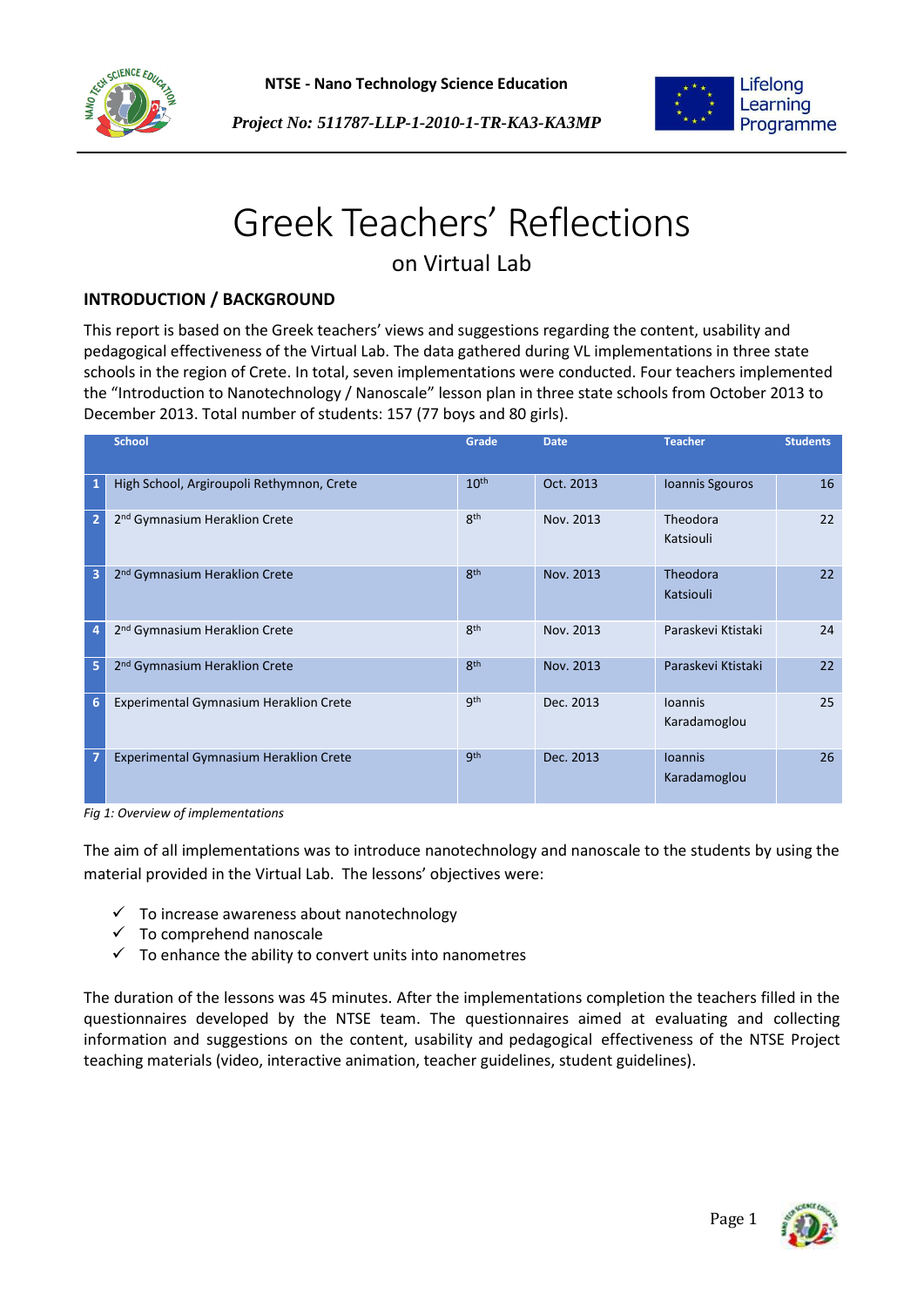





#### **TEACHERS' PROFILES**

- 1. Ioannis Sgouros is a physics teacher in High school of Episkopi in Rethymnon prefecture, Western Crete. He has four years teaching experience while he has a great experience in teaching and learning using online sources. Ioannis is also a PhD student in Pedagogical Department of University of Crete in the field of nanotechnology in secondary education. As a project expert he took part in nanocamp in Varna, Bulgaria conducting the Atomic Force Microscope activity.
- 2. Paraskevi Ktistaki is a physics teacher in 2<sup>nd</sup> Gymnasium of Heraklion, Eastern Crete. The school was very active during the nano poster competition since eight groups of students participated in the competition. The winning poster for Greece came from this school and four students along with the headmaster took part in the nanocamp in July, 2013. Paraskeui, has 12 years of teaching experience and consider herself as a much experienced teacher in using online resources.
- 3. Theodora Katsiouli is also a physics teacher in 2<sup>nd</sup> Gymnasium of Heraklion. She has 10 years of teaching experience and consider herself as average in using online resources for teaching and learning.
- 4. Ioannis Karadamoglou is a physics teacher in Experimental school of Heraklion. The Model Experimental Gymnasium of Heraklion is an elite school in Heraklion district. Students gain entry through an entrance exam that has recently been implemented. All classrooms are equipped with interactive whiteboards. Ioannis, has a great experience in using online resources.

#### **TEACHERS REFLECTIONS**

The following analysis is based on the teachers' views and suggestions regarding the content, usability and pedagogical effectiveness of the Virtual Lab.

The charts below shows their responses:

**A. Pedagogical Criteria / Requirements**



The feedback regarding the general pedagogical criteria was quiet positive with the "clarity of the stated educational aims and learning outcomes (in Teachers' Guidelines) scoring 8.13/10.

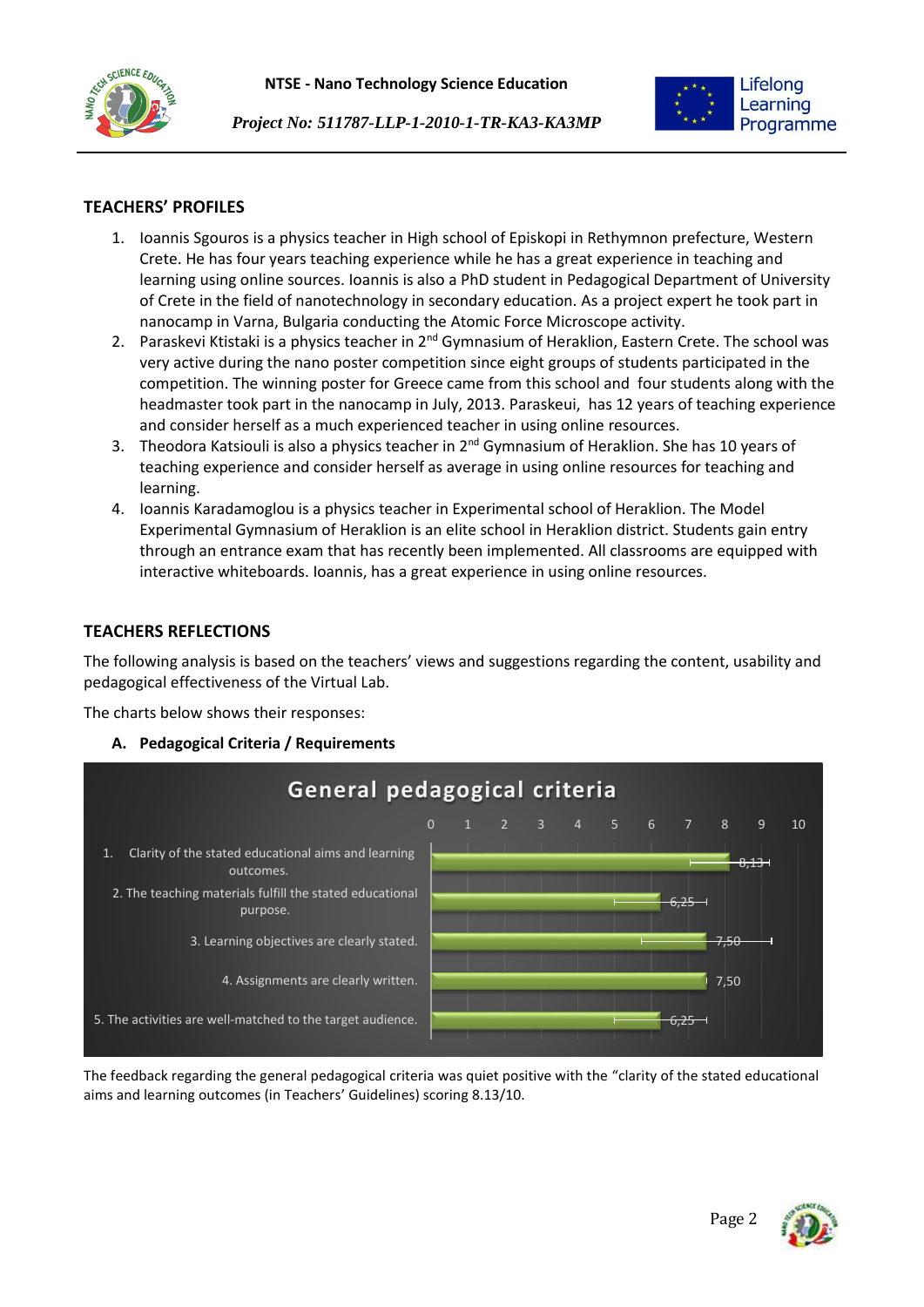



*Project No: 511787-LLP-1-2010-1-TR-KA3-KA3MP*



Regarding the student-focused pedagogical requirements it is worth mentioning the relatively low score of "Set his/her own learning objectives". This was expected in a way since the VL experiments are more towards the structured / guider inquiry-based learning rather than open inquiry-based learning.



On the other hand the educational materials provided let the teacher in a high degree to set his/her own learning objectives, have access to information and communicate with his/her students.

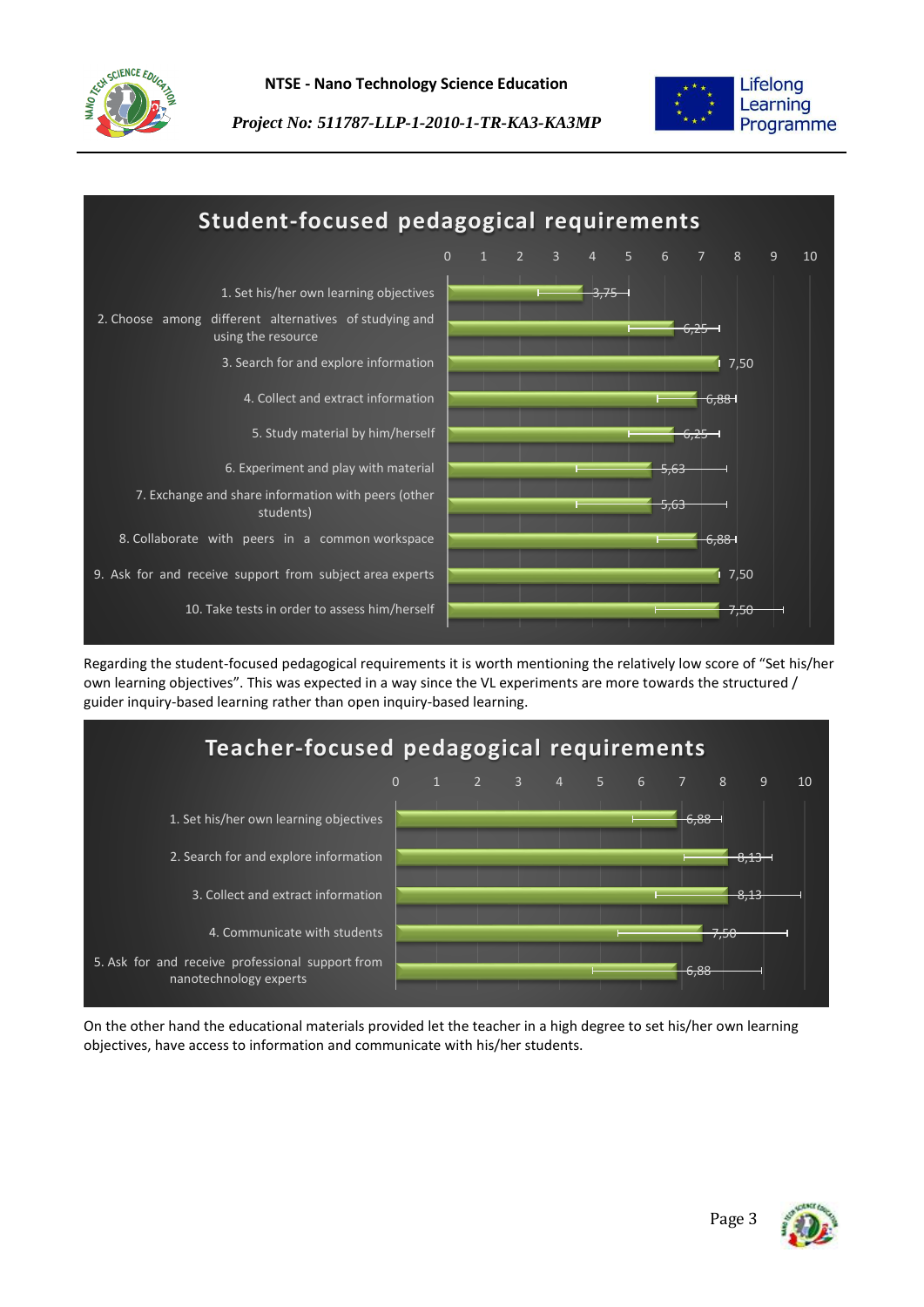



#### **B. Virtual Lab Content**

Regarding the content of the Virtual lab the graphs below show that all four teachers much appreciated the information included as per all different aspects, the structure, the presentation / design and the accuracy.

| Information                                                    |                |  |  |                                     |  |  |       |      |                 |                |                  |
|----------------------------------------------------------------|----------------|--|--|-------------------------------------|--|--|-------|------|-----------------|----------------|------------------|
|                                                                | $\overline{0}$ |  |  | $1 \quad 2 \quad 3 \quad 4 \quad 5$ |  |  | 6 7 8 |      |                 | $\overline{9}$ | 10               |
| 1. The information included is detailed and extensive.         |                |  |  |                                     |  |  |       |      |                 | 8,13           |                  |
| 2. The information included is relevant to the stated          |                |  |  |                                     |  |  |       | 6,88 |                 |                |                  |
| 3. The information included is appropriate for the identified  |                |  |  |                                     |  |  |       |      | $7 - 0$<br>7.50 |                |                  |
| 4. The information included enriches school curriculum.        |                |  |  |                                     |  |  |       |      |                 | 0.12<br>O,LO   |                  |
| 5. The information included is linked with other relevant on-  |                |  |  |                                     |  |  |       |      |                 | 8,13           |                  |
| 6. The information included is free of political, cultural,    |                |  |  |                                     |  |  |       |      |                 |                | 10,00            |
| 7. The information included is up to date with current         |                |  |  |                                     |  |  |       |      |                 |                | <del>9,3</del> 8 |
| 8. The sources of the information included are clearly stated. |                |  |  |                                     |  |  |       |      |                 | د , ہ          |                  |

## **Structure**

9. The information included is well-structured and organized. 10. The texts included are well-structured. 11. The labeling of sections is representative of the information included in them. 12. The on-line resources linked with the information are relevant.



# **Presentation / design**

13. The pictorial and sound information included is… 14. The texts included are legible, in terms of colour, size… 15. The graphics, images, video and virtual reality… 16. The sound information included is well- presented, in… 17. Graphics, images, sound, video and virtual reality used… 18. The use of graphics, images, sound, video and virtual…